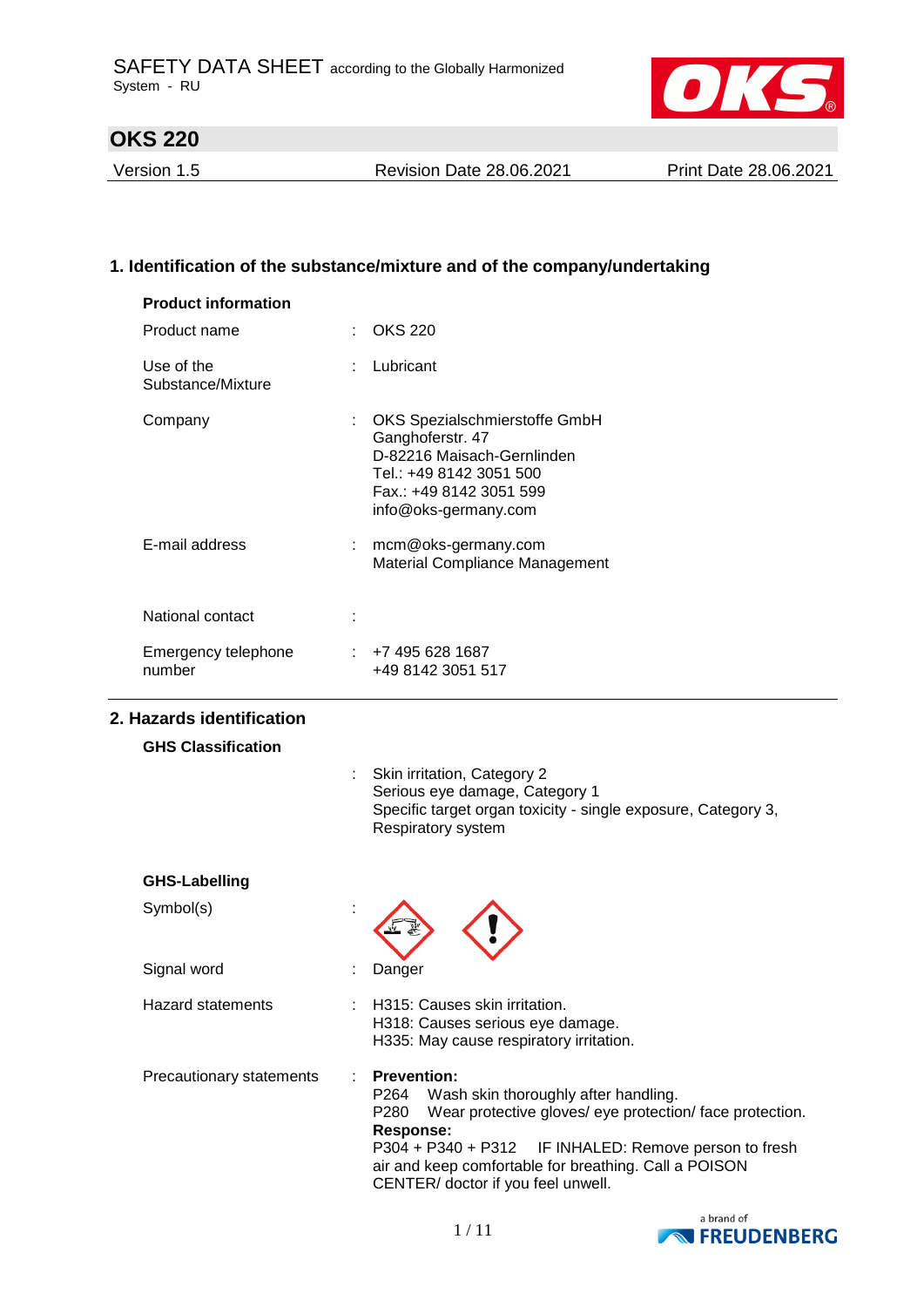

Version 1.5 Revision Date 28.06.2021 Print Date 28.06.2021

P305 + P351 + P338 + P310 IF IN EYES: Rinse cautiously with water for several minutes. Remove contact lenses, if present and easy to do. Continue rinsing. Immediately call a POISON CENTER/ doctor. **Storage:**  P403 + P233 Store in a well-ventilated place. Keep container tightly closed. P405 Store locked up.

#### **3. Composition/information on ingredients**

Chemical nature : Synthetic hydrocarbon oil Molybdenum disulfide solid lubricant

#### **Hazardous components**

| Chemical name         | CAS-No.   | Concentration[%] |
|-----------------------|-----------|------------------|
| molybdenum disulphide | 1317-33-5 | $20 - 30$        |
| calcium dihvdroxide   | 1305-62-0 | $20 - 30$        |
| Natural graphite      | 7782-42-5 | 1 - 10           |

#### **4. First aid measures**

| If inhaled              | Remove person to fresh air. If signs/symptoms continue, get<br>medical attention.<br>Keep patient warm and at rest.<br>If unconscious, place in recovery position and seek medical<br>advice.<br>Keep respiratory tract clear.<br>If breathing is irregular or stopped, administer artificial<br>respiration. |
|-------------------------|---------------------------------------------------------------------------------------------------------------------------------------------------------------------------------------------------------------------------------------------------------------------------------------------------------------|
| In case of skin contact | Take off all contaminated clothing immediately.<br>Wash off immediately with soap and plenty of water.<br>Get medical attention immediately if irritation develops and<br>persists.<br>Wash clothing before reuse.<br>Thoroughly clean shoes before reuse.                                                    |
| In case of eye contact  | Rinse immediately with plenty of water, also under the eyelids,<br>for at least 10 minutes.<br>Get medical attention immediately.                                                                                                                                                                             |
| If swallowed            | Move the victim to fresh air.<br>If unconscious, place in recovery position and seek medical<br>advice.                                                                                                                                                                                                       |

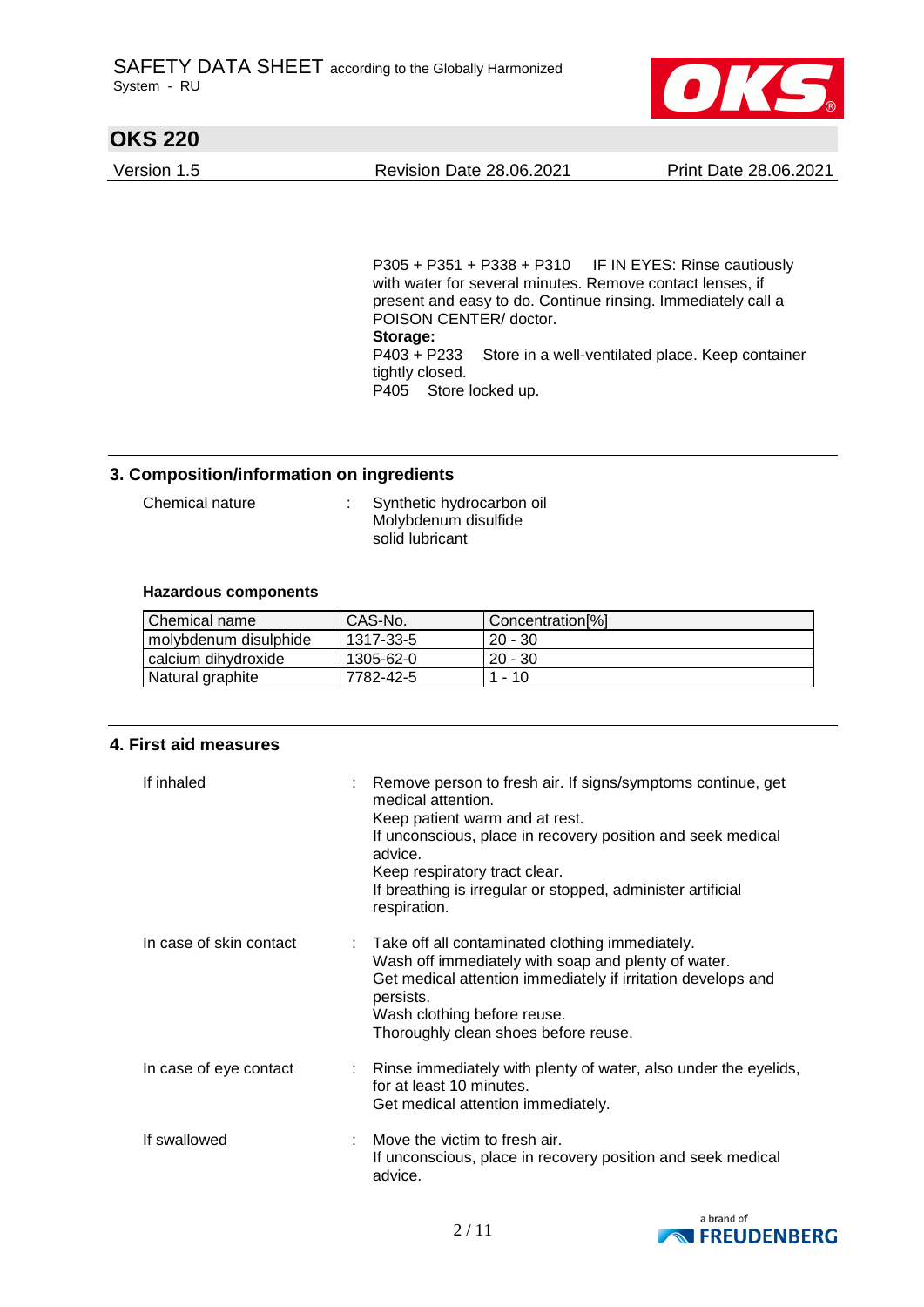

| <b>OKS 220</b>     |                                                                                                                                           |                              |
|--------------------|-------------------------------------------------------------------------------------------------------------------------------------------|------------------------------|
| Version 1.5        | <b>Revision Date 28.06.2021</b>                                                                                                           | <b>Print Date 28.06.2021</b> |
|                    | Keep respiratory tract clear.<br>Do not induce vomiting without medical advice.<br>Never give anything by mouth to an unconscious person. |                              |
| Notes to physician |                                                                                                                                           |                              |
| Symptoms           | Skin contact may provoke the following symptoms:<br>Erythema                                                                              |                              |
| <b>Risks</b>       | Causes skin irritation.<br>÷                                                                                                              |                              |
| Treatment          | Treat symptomatically.                                                                                                                    |                              |

## **5. Firefighting measures**

| Suitable extinguishing<br>media                  |   | Use water spray, alcohol-resistant foam, dry chemical or<br>carbon dioxide.                                                                                              |
|--------------------------------------------------|---|--------------------------------------------------------------------------------------------------------------------------------------------------------------------------|
| Unsuitable extinguishing<br>media                | ÷ | High volume water jet                                                                                                                                                    |
| Hazardous combustion<br>products                 |   | Carbon oxides<br>Sulphur oxides<br>Metal oxides                                                                                                                          |
| Special protective<br>equipment for firefighters |   | In the event of fire, wear self-contained breathing apparatus.<br>Use personal protective equipment.<br>Exposure to decomposition products may be a hazard to<br>health. |
| Further information                              | ÷ | Standard procedure for chemical fires.                                                                                                                                   |

# **6. Accidental release measures**

| Personal precautions      | : Evacuate personnel to safe areas.<br>Use the indicated respiratory protection if the occupational<br>exposure limit is exceeded and/or in case of product release<br>(dust).<br>Do not breathe vapours, aerosols.<br>Refer to protective measures listed in sections 7 and 8. |
|---------------------------|---------------------------------------------------------------------------------------------------------------------------------------------------------------------------------------------------------------------------------------------------------------------------------|
| Environmental precautions | : Try to prevent the material from entering drains or water<br>courses.<br>Local authorities should be advised if significant spillages<br>cannot be contained.                                                                                                                 |
| Methods for cleaning up   | Clean up promptly by sweeping or vacuum.                                                                                                                                                                                                                                        |

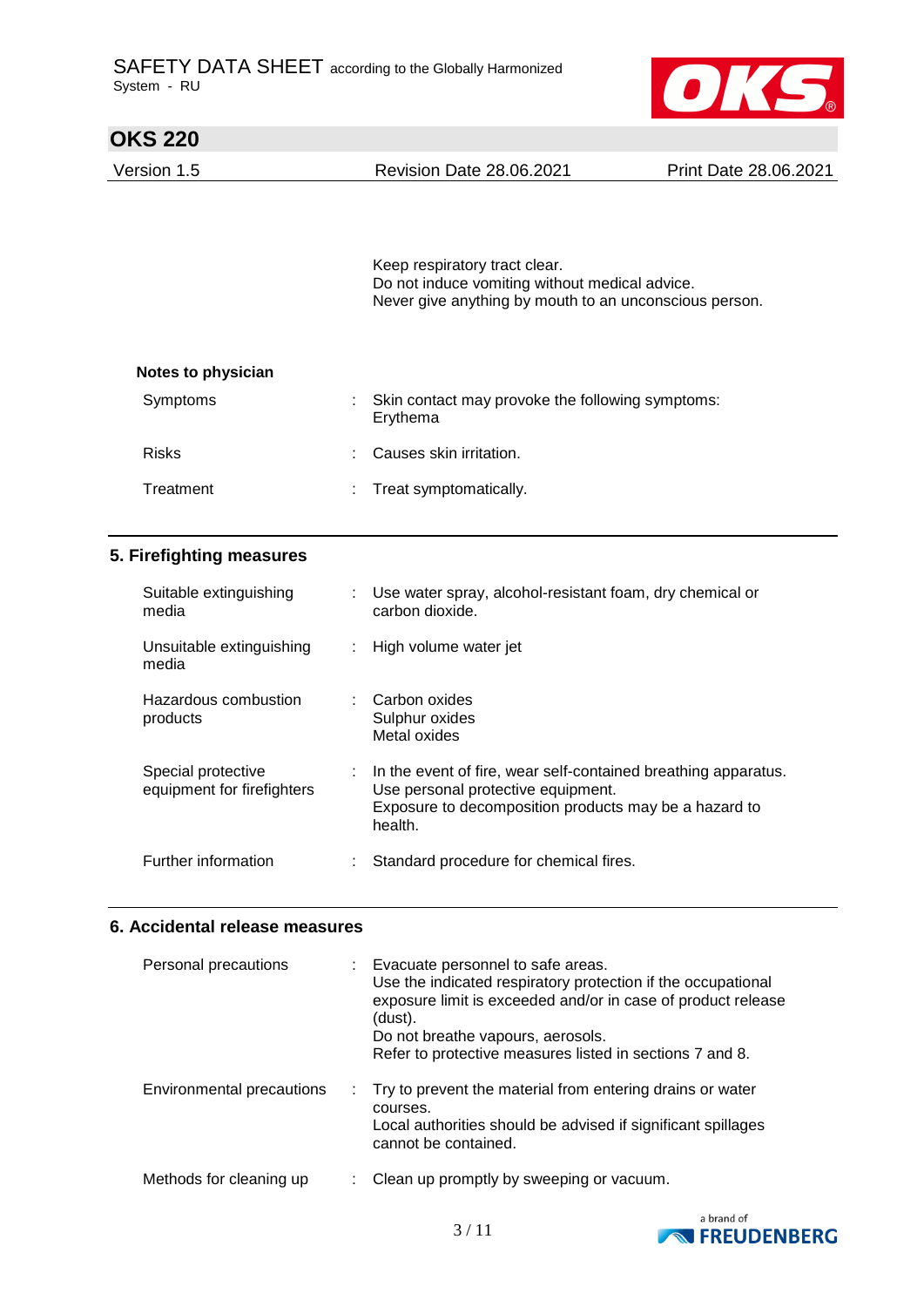

| <b>OKS 220</b>                                   |                                                                                                                                                                                                                                                                                                                                                                                                                                                                                                                                                                                                                                                           |                              |
|--------------------------------------------------|-----------------------------------------------------------------------------------------------------------------------------------------------------------------------------------------------------------------------------------------------------------------------------------------------------------------------------------------------------------------------------------------------------------------------------------------------------------------------------------------------------------------------------------------------------------------------------------------------------------------------------------------------------------|------------------------------|
| Version 1.5                                      | <b>Revision Date 28.06.2021</b>                                                                                                                                                                                                                                                                                                                                                                                                                                                                                                                                                                                                                           | <b>Print Date 28.06.2021</b> |
|                                                  |                                                                                                                                                                                                                                                                                                                                                                                                                                                                                                                                                                                                                                                           |                              |
|                                                  | Keep in suitable, closed containers for disposal.                                                                                                                                                                                                                                                                                                                                                                                                                                                                                                                                                                                                         |                              |
| 7. Handling and storage                          |                                                                                                                                                                                                                                                                                                                                                                                                                                                                                                                                                                                                                                                           |                              |
| Handling                                         |                                                                                                                                                                                                                                                                                                                                                                                                                                                                                                                                                                                                                                                           |                              |
| Advice on safe handling                          | Do not use in areas without adequate ventilation.<br>In case of insufficient ventilation, wear suitable respiratory<br>equipment.<br>Avoid contact with skin and eyes.<br>For personal protection see section 8.<br>Smoking, eating and drinking should be prohibited in the<br>application area.<br>Wash hands and face before breaks and immediately after<br>handling the product.<br>Do not get in eyes or mouth or on skin.<br>Do not get on skin or clothing.<br>Do not ingest.<br>Do not repack.<br>These safety instructions also apply to empty packaging which<br>may still contain product residues.<br>Keep container closed when not in use. |                              |
| <b>Storage</b>                                   |                                                                                                                                                                                                                                                                                                                                                                                                                                                                                                                                                                                                                                                           |                              |
| Requirements for storage<br>areas and containers | ÷.<br>Store in original container.<br>Keep container closed when not in use.<br>Keep in a dry, cool and well-ventilated place.<br>Containers which are opened must be carefully resealed and<br>kept upright to prevent leakage.<br>Store in accordance with the particular national regulations.                                                                                                                                                                                                                                                                                                                                                         |                              |

# **8. Exposure controls/personal protection**

## **Components with workplace control parameters**

| Components               | CAS-No.   | Value               | Control<br>parameters | Update     | <b>Basis</b>  |
|--------------------------|-----------|---------------------|-----------------------|------------|---------------|
| molybdenum<br>disulphide | 1317-33-5 | MPC-<br><b>TWA</b>  | 1 $mg/m3$             | 2011-07-12 | <b>RU OEL</b> |
| molybdenum<br>disulphide | 1317-33-5 | MPC-<br><b>STEL</b> | $6$ mg/m $3$          | 2011-07-12 | <b>RU OEL</b> |
| molybdenum<br>disulphide | 1317-33-5 | MPC-<br><b>TWA</b>  | 1 $mg/m3$             | 2018-04-23 | <b>RU OEL</b> |
| molybdenum               | 1317-33-5 | MPC-                | $6$ mg/m $3$          | 2018-04-23 | <b>RU OEL</b> |

Keep in properly labelled containers.

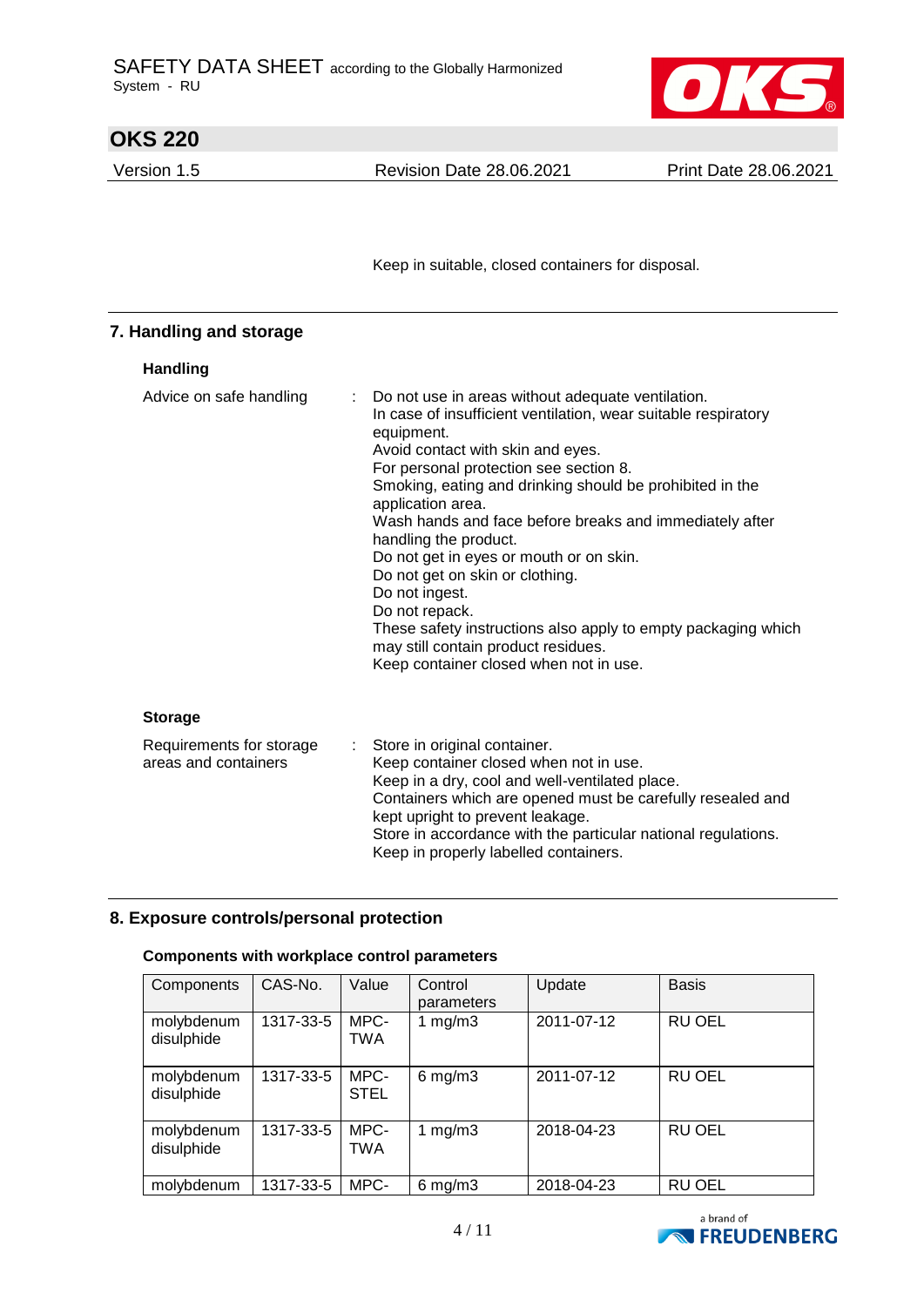

Version 1.5 Revision Date 28.06.2021 Print Date 28.06.2021

| disulphide             |           | <b>STEL</b>         |                  |            |               |
|------------------------|-----------|---------------------|------------------|------------|---------------|
| calcium<br>dihydroxide | 1305-62-0 | MPC-<br><b>STEL</b> | $2 \text{ mg/m}$ | 2018-04-23 | <b>RU OEL</b> |

#### **Engineering measures**

Effective exhaust ventilation system

#### **Personal protective equipment**

| Respiratory protection |    | Not required; except in case of aerosol formation.<br>Filter type A-P                                                                                                                                                                                                                                       |
|------------------------|----|-------------------------------------------------------------------------------------------------------------------------------------------------------------------------------------------------------------------------------------------------------------------------------------------------------------|
| Hand protection        | t. | butyl-rubber<br>Manufacturer, importer, supplier: Class 1<br>Break through time: $> 10$ min<br>Wear protective gloves.<br>The break through time depends amongst other things on the<br>material, the thickness and the type of glove and therefore has<br>to be measured for each case.                    |
| Eye protection         |    | Tightly fitting safety goggles                                                                                                                                                                                                                                                                              |
| Hygiene measures       |    | Wash face, hands and any exposed skin thoroughly after<br>handling.                                                                                                                                                                                                                                         |
| Protective measures    |    | : The type of protective equipment must be selected according<br>to the concentration and amount of the dangerous substance<br>at the specific workplace.<br>Choose body protection in relation to its type, to the<br>concentration and amount of dangerous substances, and to the<br>specific work-place. |

## **9. Physical and chemical properties**

| Appearance     |    |                        |
|----------------|----|------------------------|
| Form<br>Colour | ÷. | paste<br>$:$ black     |
| Odour          |    | : characteristic       |
| Safety data    |    |                        |
| Flash point    |    | : Note: Not applicable |

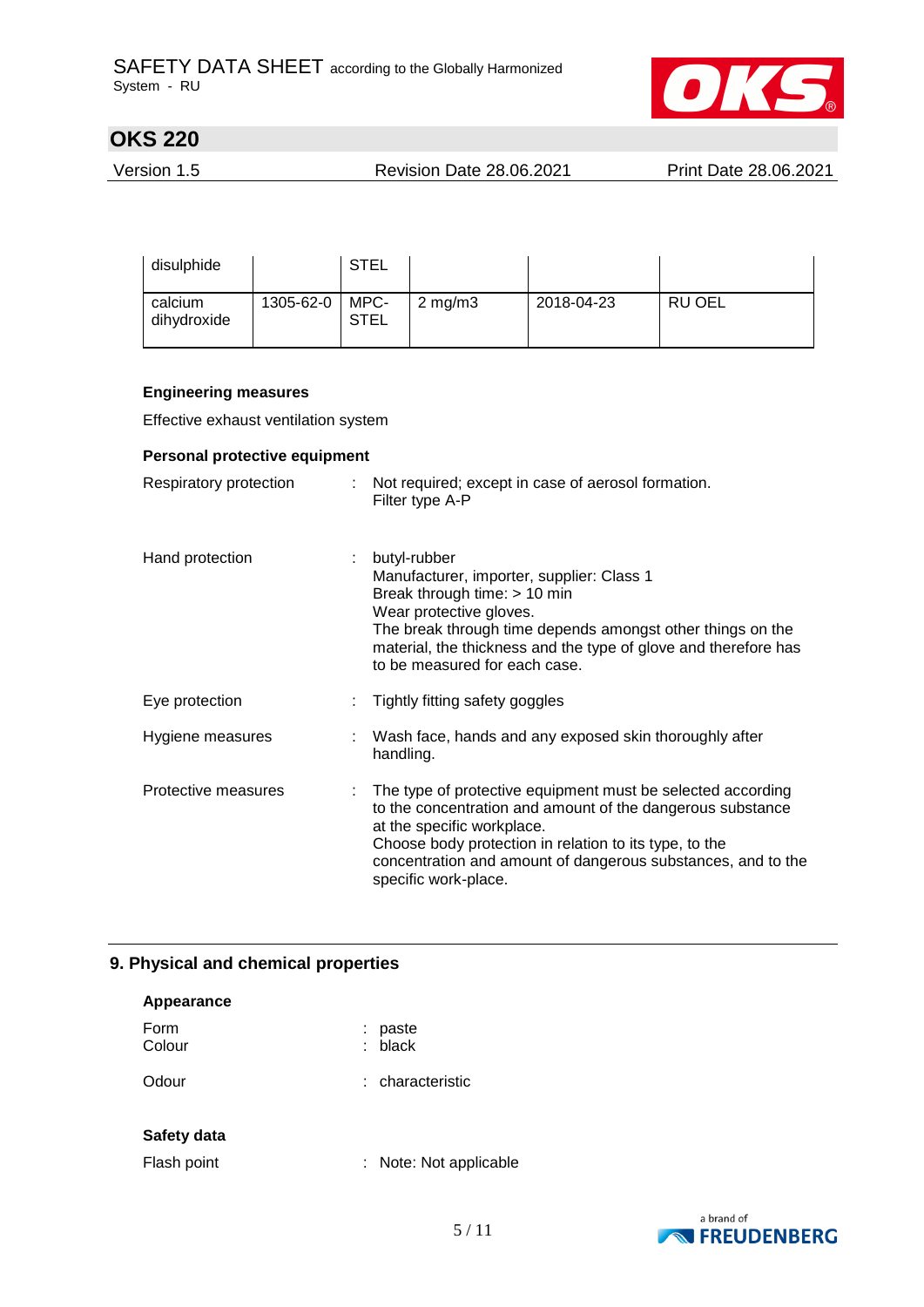

Version 1.5 Revision Date 28.06.2021 Print Date 28.06.2021

| Ignition temperature                       | Remarks: No data available                        |
|--------------------------------------------|---------------------------------------------------|
| Lower explosion limit                      | Note: No data available                           |
| Upper explosion limit                      | Note: No data available                           |
| Flammability (solid, gas)                  | <b>Combustible Solids</b>                         |
| Oxidizing properties                       | Note: No data available                           |
| Auto-ignition temperature                  | : Note: No data available                         |
| pH                                         | Note: substance/mixture is non-soluble (in water) |
| Melting point/range                        | Note: No data available                           |
| Boiling point/boiling range                | Note: No data available                           |
| Sublimation point                          | Note: No data available                           |
| Vapour pressure                            | $< 0,001$ hPa<br>at $20 °C$                       |
| Density                                    | $1,40$ g/cm $3$<br>at 20 $\degree$ C              |
| <b>Bulk density</b>                        | Note: No data available                           |
| Water solubility                           | Note: insoluble                                   |
| Partition coefficient: n-<br>octanol/water | Note: No data available                           |
| Solubility in other solvents               | : Note: No data available                         |
| Viscosity, dynamic                         | Note: No data available                           |
| Viscosity, kinematic                       | Note: Not applicable                              |
| Relative vapour density                    | : Note: No data available                         |
| Evaporation rate                           | Note: No data available                           |

# **10. Stability and reactivity**

| Conditions to avoid                 | : No conditions to be specially mentioned.            |
|-------------------------------------|-------------------------------------------------------|
| Materials to avoid                  | : No materials to be especially mentioned.            |
| Hazardous decomposition<br>products | : No decomposition if stored and applied as directed. |

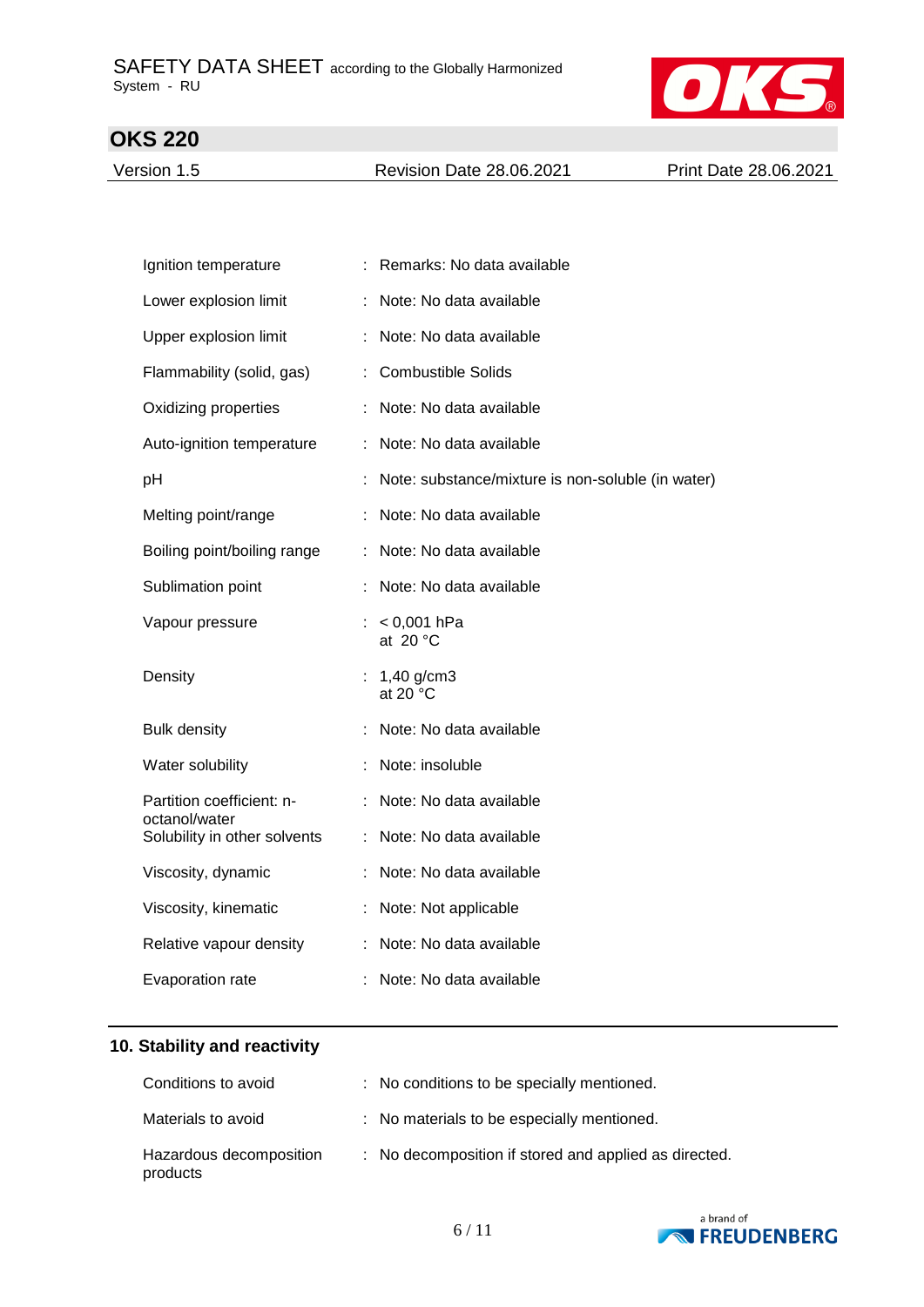

| Version 1.5 | <b>Revision Date 28.06.2021</b> | Print Date 28.06.2021 |
|-------------|---------------------------------|-----------------------|
|             |                                 |                       |

| Thermal decomposition | : Note: No data available                                     |
|-----------------------|---------------------------------------------------------------|
| Hazardous reactions   | : No dangerous reaction known under conditions of normal use. |

## **11. TOXICOLOGICAL INFORMATION**

| <b>Acute toxicity</b>                          |                                   |                                                                                                      |  |  |
|------------------------------------------------|-----------------------------------|------------------------------------------------------------------------------------------------------|--|--|
| Acute oral toxicity                            |                                   | Remarks: This information is not available.                                                          |  |  |
| Acute inhalation toxicity                      |                                   | Remarks: Irritating to respiratory system.                                                           |  |  |
|                                                |                                   | Symptoms: Inhalation may provoke the following symptoms:,<br>Local irritation, Respiratory disorders |  |  |
| Acute dermal toxicity<br>molybdenum disulphide |                                   | : LD50: > 16.000 mg/kg<br>Species: Rat                                                               |  |  |
| calcium dihydroxide                            |                                   | : LD50: > 2.500 mg/kg<br>Species: Rabbit<br>Method: OECD Test Guideline 402                          |  |  |
| <b>Skin corrosion/irritation</b>               |                                   |                                                                                                      |  |  |
| Skin irritation                                |                                   | : Remarks: Irritating to skin.                                                                       |  |  |
|                                                | Serious eye damage/eye irritation |                                                                                                      |  |  |
| Eye irritation                                 |                                   | : Remarks: Risk of serious damage to eyes.                                                           |  |  |
| Respiratory or skin sensitisation              |                                   |                                                                                                      |  |  |
| Sensitisation                                  |                                   | : Remarks: This information is not available.                                                        |  |  |
| <b>Germ cell mutagenicity</b>                  |                                   |                                                                                                      |  |  |
| Genotoxicity in vitro                          |                                   | : Remarks: No data available                                                                         |  |  |
| Genotoxicity in vivo                           |                                   | : Remarks: No data available                                                                         |  |  |
| <b>Germ cell mutagenicity</b>                  |                                   |                                                                                                      |  |  |
| Remarks<br>molybdenum disulphide               |                                   | : Animal testing did not show any mutagenic effects.                                                 |  |  |
| Carcinogenicity                                |                                   |                                                                                                      |  |  |
| Remarks<br>molybdenum disulphide               |                                   | : No evidence of carcinogenicity in animal studies.                                                  |  |  |

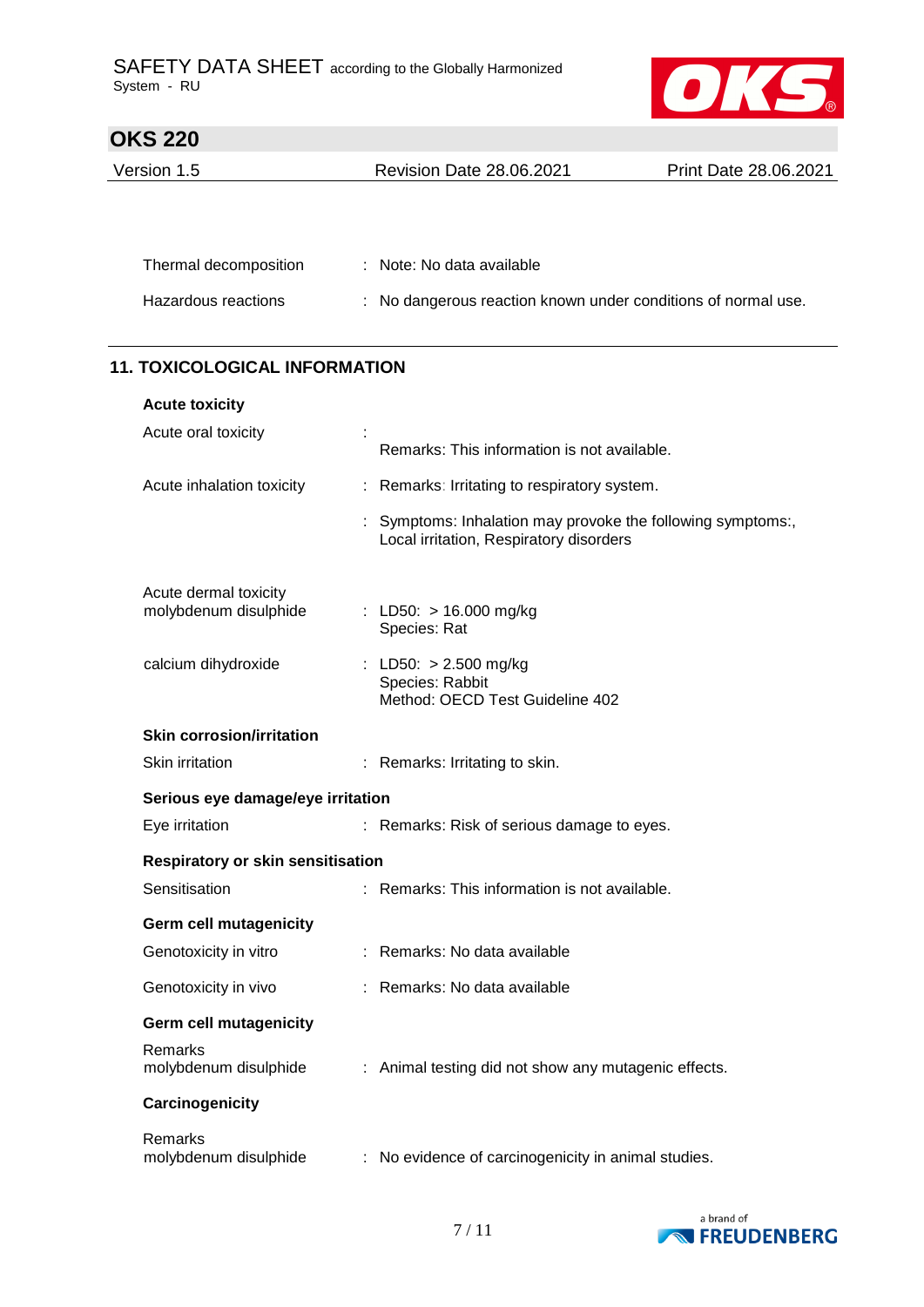

# **OKS 220**  Version 1.5 Revision Date 28.06.2021 Print Date 28.06.2021 calcium dihydroxide : No evidence of carcinogenicity in animal studies. **Teratogenicity** Remarks calcium dihydroxide : No effects on or via lactation No toxicity to reproduction **Target Organ Systemic Toxicant - Single exposure** molybdenum disulphide : Remarks: The substance or mixture is not classified as specific target organ toxicant, single exposure. calcium dihydroxide : Remarks: May cause respiratory irritation. **Target Organ Systemic Toxicant - Repeated exposure** : This information is not available. **Target Organ Systemic Toxicant - Repeated exposure** molybdenum disulphide : Remarks: The substance or mixture is not classified as specific target organ toxicant, repeated exposure. **Aspiration hazard** Aspiration toxicity : This information is not available. Further information : Ingestion causes irritation of upper respiratory system and gastrointestinal disturbance.

#### **12. Ecological information**

#### **Ecotoxicity effects**

| Toxicity to fish                                       | Remarks:<br>No data available   |  |
|--------------------------------------------------------|---------------------------------|--|
| Toxicity to daphnia and other<br>aquatic invertebrates | : Remarks:<br>No data available |  |
| Toxicity to algae                                      | ∶ Remarks:<br>No data available |  |
| Toxicity to bacteria                                   | Remarks:                        |  |

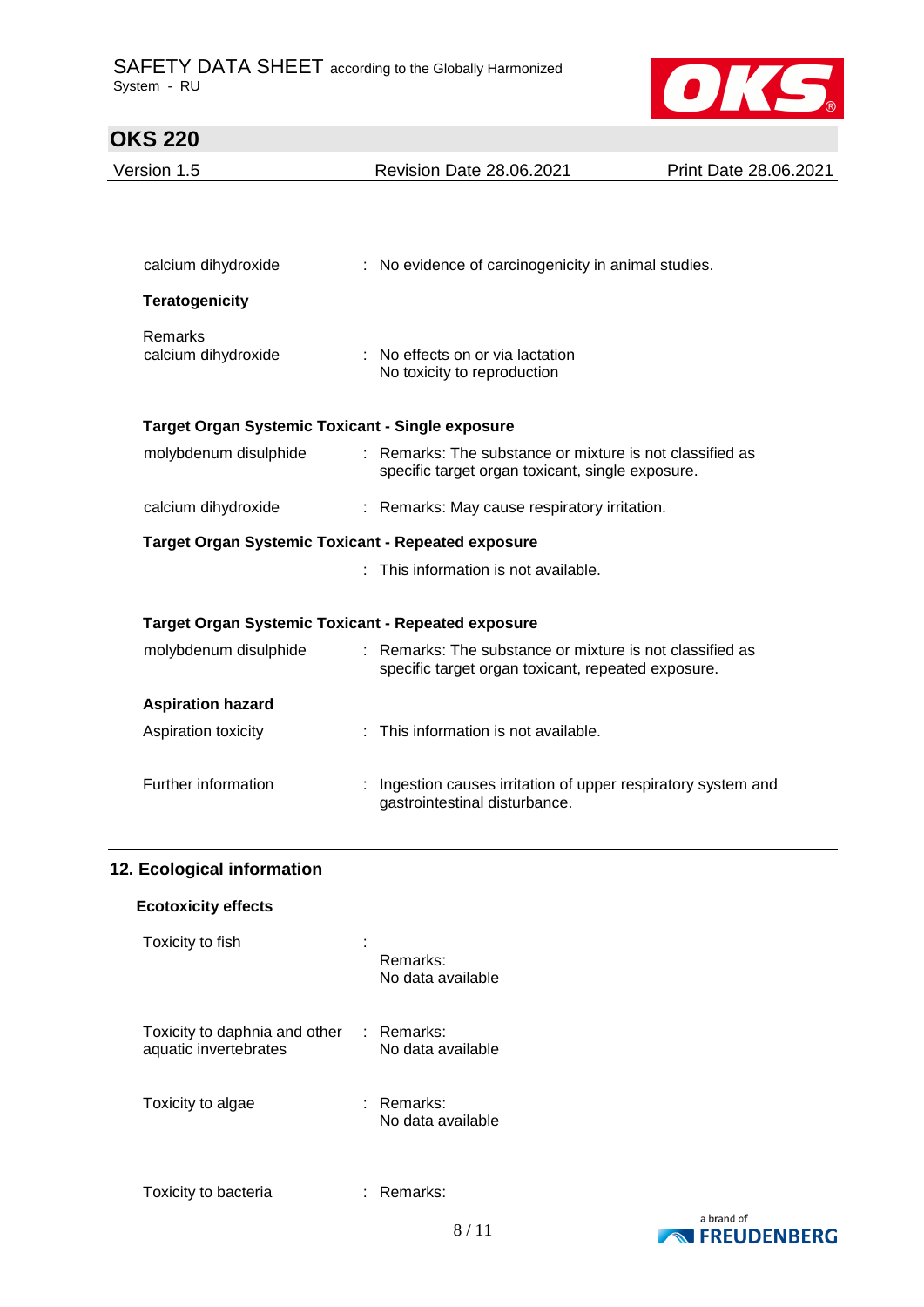

| <b>OKS 220</b>                                          |                                                                                                                                                                                                                              |                       |  |  |
|---------------------------------------------------------|------------------------------------------------------------------------------------------------------------------------------------------------------------------------------------------------------------------------------|-----------------------|--|--|
| Version 1.5                                             | <b>Revision Date 28.06.2021</b>                                                                                                                                                                                              | Print Date 28.06.2021 |  |  |
|                                                         |                                                                                                                                                                                                                              |                       |  |  |
|                                                         | No data available                                                                                                                                                                                                            |                       |  |  |
| calcium dihydroxide                                     | Toxicity to daphnia and other aquatic invertebrates (Chronic toxicity)<br>: NOEC: 32 mg/l<br>Exposure time: 14 d<br>Species: Crangon crangon (shrimp)<br>semi-static test                                                    |                       |  |  |
| Elimination information (persistence and degradability) |                                                                                                                                                                                                                              |                       |  |  |
| <b>Bioaccumulation</b>                                  | : Remarks:<br>This mixture contains no substance considered to be<br>persistent, bioaccumulating and toxic (PBT).<br>This mixture contains no substance considered to be very<br>persistent and very bioaccumulating (vPvB). |                       |  |  |
| Mobility                                                | Remarks:<br>÷<br>No data available                                                                                                                                                                                           |                       |  |  |
| Distribution among<br>environmental compartments        | $:$ Remarks:<br>No data available                                                                                                                                                                                            |                       |  |  |
| Biodegradability                                        | $:$ Remarks:<br>No data available                                                                                                                                                                                            |                       |  |  |
| Physico-chemical<br>removability                        | : Remarks:<br>No data available                                                                                                                                                                                              |                       |  |  |
| <b>Further information on ecology</b>                   |                                                                                                                                                                                                                              |                       |  |  |
| Additional ecological<br>information                    | : No information on ecology is available.                                                                                                                                                                                    |                       |  |  |
| 13. Disposal considerations                             |                                                                                                                                                                                                                              |                       |  |  |
| Product                                                 | The product should not be allowed to enter drains, water<br>courses or the soil.<br>Do not dispose of with domestic refuse.<br>Dispose of as hazardous waste in compliance with local and<br>national regulations.           |                       |  |  |
| Contaminated packaging                                  | Packaging that is not properly emptied must be disposed of as<br>the unused product.                                                                                                                                         |                       |  |  |

Dispose of waste product or used containers according to local regulations.

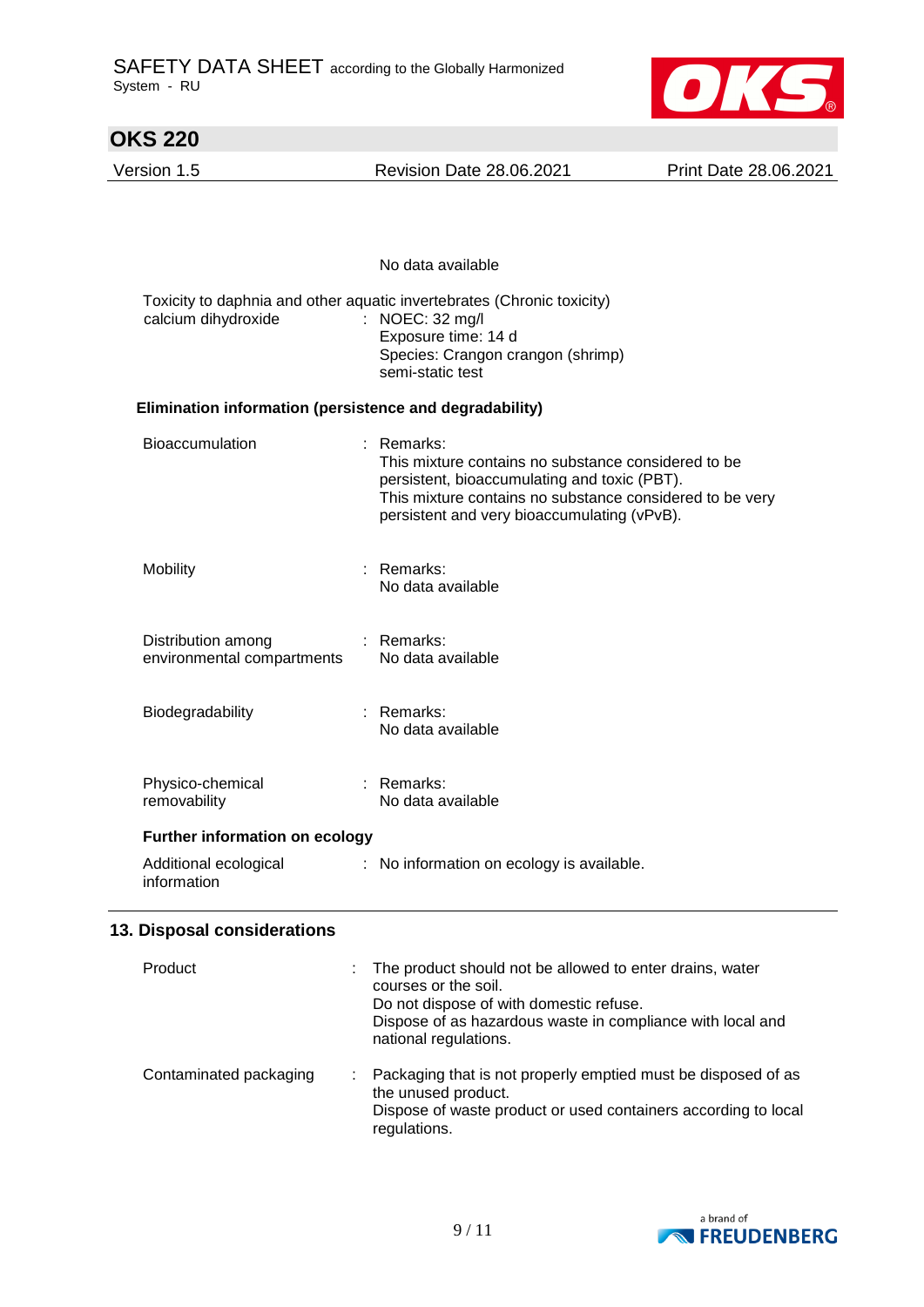

Version 1.5 **Revision Date 28.06.2021** Print Date 28.06.2021

## **14. Transport information**

Not dangerous goods

**IATA**

Not dangerous goods

## **IMDG**

Not dangerous goods

## **RID**

Not dangerous goods

Other information : No special precautions required.

# **15. Regulatory information**

## **16. Other information**

#### **Further information**

The information provided in this Safety Data Sheet is correct to the best of our knowledge, information and belief at the date of its publication. The information given is designed only as a guidance for safe handling, use, processing, storage, transportation, disposal and release and is not to be considered a warranty or quality specification. The information relates only to the specific material designated and may not be valid for such material used in combination with any other materials or in any process, unless specified in the text.

This safety data sheet applies only to products as originally packed and labelled. The information contained therein may not be reproduced or modified without our express written permission. Any forwarding of this document is only permitted to the extent required by law. Any further, in particular public, dissemination of the safety data sheet (e.g. as a document for download from the Internet) is not permitted without our express written consent. We provide our customers with amended safety data sheets as prescribed by law. The customer is responsible for passing on safety data sheets and any amendments contained therein to its own customers, employees and other users of the product. We provide no guarantee that safety data sheets received by users from third parties are up-to-date. All information and instructions in this safety data sheet have been compiled to the best of our knowledge and are based on the information available to us on the day of publication. The information provided is intended to describe the product in relation to